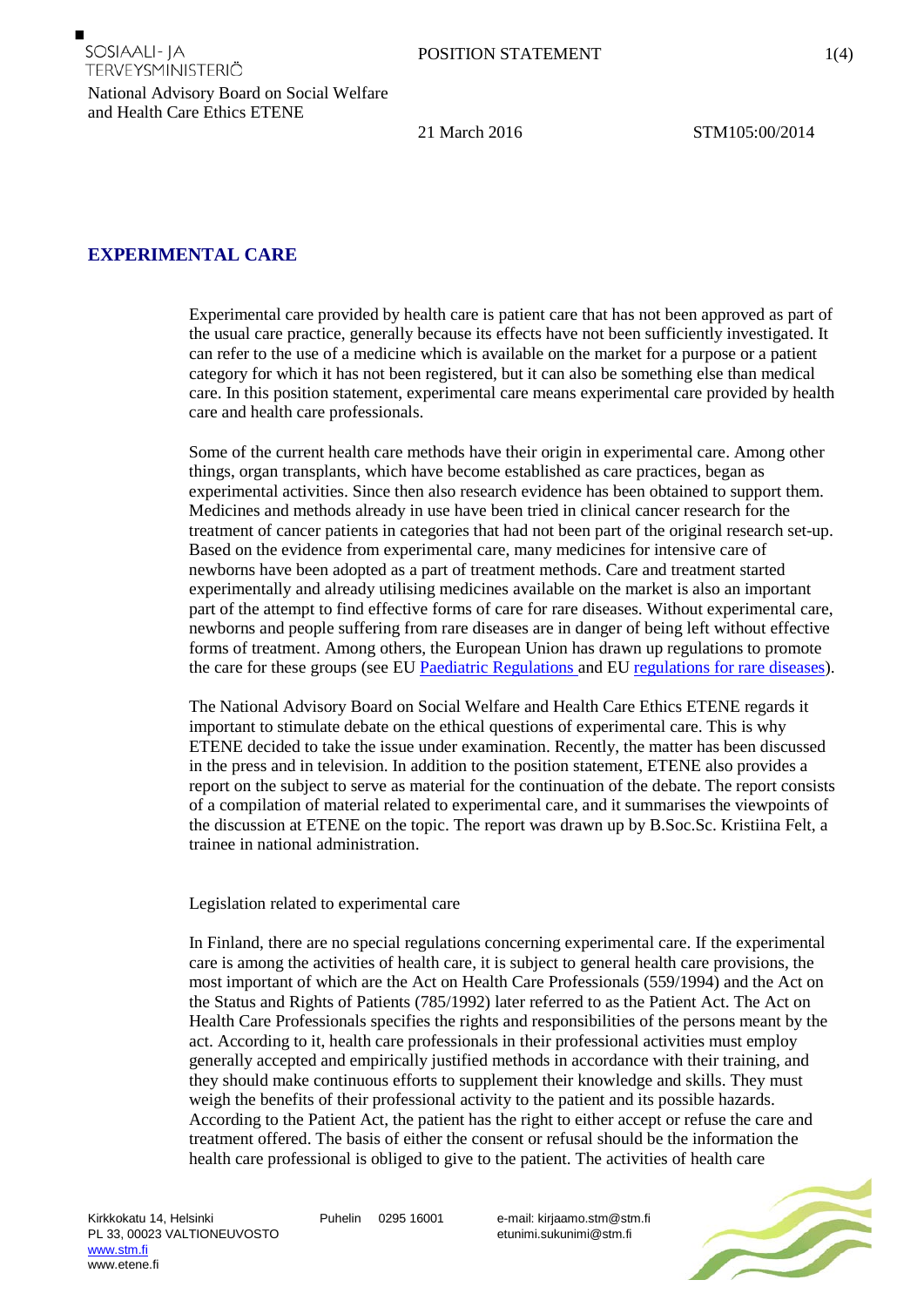professionals are supervised by the National Supervisory Authority for Health and Welfare (Valvira).

Medical research on humans is regulated by the Medical Research Act (488/1999). According to that act, the research must be based on a research plan. A prior estimate must be drawn up of the risks and possible benefits of the intervention used in the research, and the person subjected to the research must be provided with all the information that has any bearing on the decision to participate. The experiment must not be started before the research subject has given a written consent about his/her participation, a consent that is based on the information.

Currently, introduction of new medicines is normally preceded by clinical trials for which Finnish Medicines Agency (Fimea) gives a permission and which it supervises. Ethics committees evaluate medical research projects beforehand. Prior evaluation of clinical trials is carried out by the National Committee on Medical Research Ethics TUKIJA, unless it has transferred the evaluation to a regional ethics committee. A research permit can be granted only for research for which an ethical committee or TUKIJA has given their favourable opinion.

Issues related to experimental care

Experimental care and medical research resemble each other to a great degree, especially if there is only a small amount of information about the effects of the care available to the patient or group of patients subjected to the research. However, they also differ from each other in that experimental care is generally not carried out in accordance with any research programme: the dosage, duration and follow-up methods are tailored on the basis of the patient's symptoms and condition. In recent years, so-called care evaluation groups have been set up in university hospitals, but otherwise experimental care is not necessarily evaluated beforehand. For persons participating as research subjects in a clinical trial, the outpatient clinic visits and the products studied are free of charge, whereas persons participating in experimental care pay themselves the clinic visits and medicines according to where the treatment takes place.

The use of medicines that are generally available on the market for conditions other than the illnesses for which the medicine was registered has become more widespread in recent years, especially in private medical care. The number of reports the National Supervisory Authority for Health and Welfare (Valvira) has received about these kinds of practices is greater than in the past. Inquiries have revealed that the patients have not always been aware of the experimental nature of the care and treatment and that they have not been monitored with diligent care and long enough to detect possible harm caused. Not all the patients had been carefully studied, and for this reason one cannot exclude the possibility that the symptoms were not due to the medical condition for which the treatment provided was intended to have its effect.

As experts in the matter heard by ETENE were Master of Laws Paula Vartiainen from the University of Helsinki, Chief Evaluation Physician Kimmo Mattila from the Helsinki and Uusimaa Hospital District, Professor Akseli Hemminki from the University of Helsinki, Research Professor Marjukka Mäkelä from the National Institute for Health and Welfare, Director Lauri Pelkonen from the Pharmaceuticals Pricing Board of the Ministry of Social Affairs and Health, and Chief Medical Officer Markus Henriksson from Valvira. In addition, the advisory board has familiarised itself with the reports and report drafts collected by Kristiina Felt.

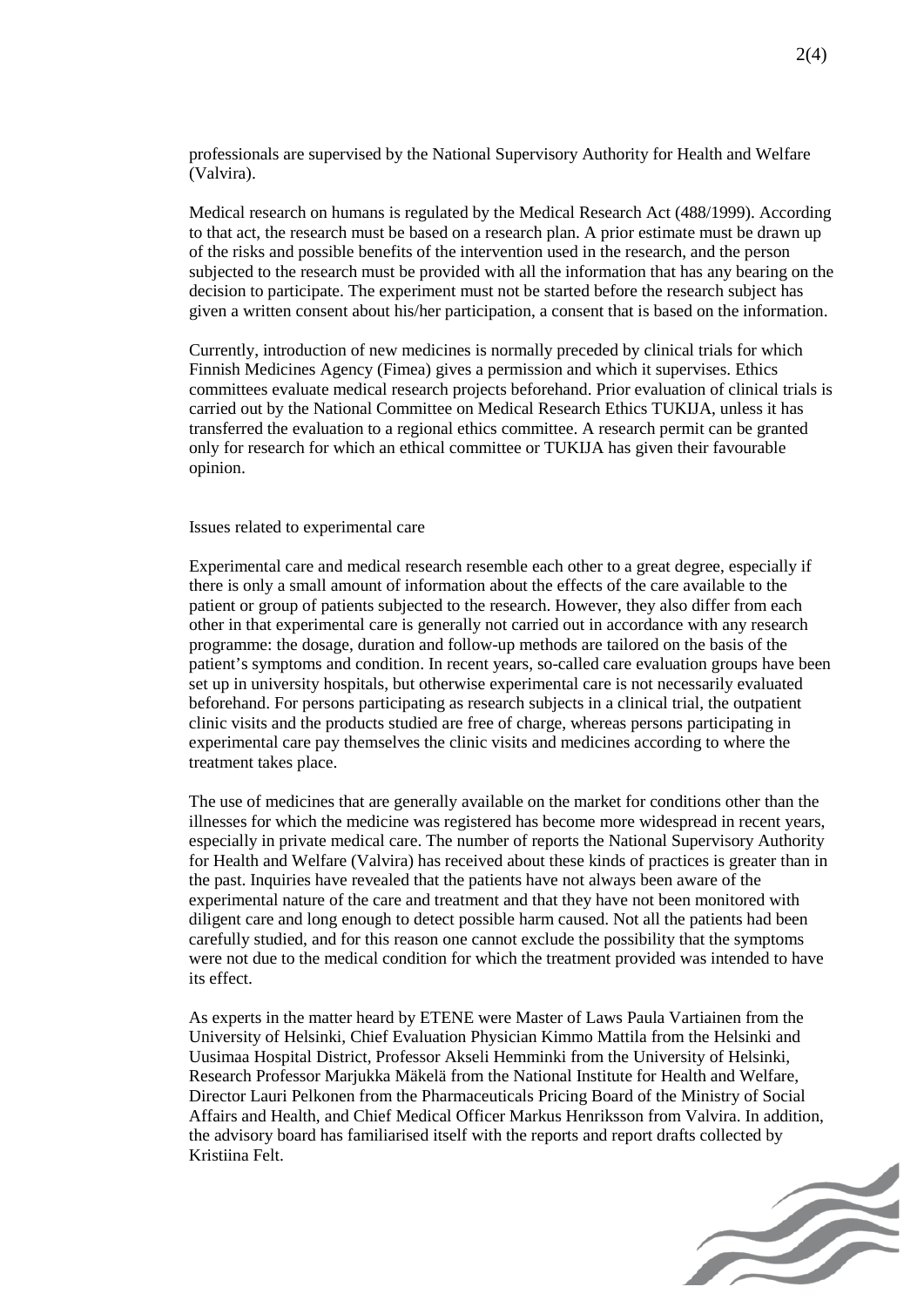Some considerations related to experimental care

ETENE draws attention to the fact that the boundary between experimental care and medical research is fickle and difficult to determine. Experimental care is regulated solely by general health care regulations, and it is supervised by the health care authorities. Medical research, on the other hand, is regulated in a fairly detailed manner. It is pre-evaluated, and many kinds of follow-up mechanisms for the effects of treatment and care are applied especially in clinical trials. Experimental care and medical research resemble each other in that the result of the care or experiment is uncertain and the risk that the care is harmful or ineffective is greater than in normal care. A written consent based on relevant information is required from the subject participating in medical research. The practice has been to ask for a similar kind of consent also if the treatment in the experimental care is given with a medicine that is still at the research stage. In cases where a doctor in a private practice meeting a patient proposes the use of a medicine, which is already on the market, as experimental treatment for something for which the medicine has not been registered, it hasn't so far been possible to always verify whether the patient has been aware of the experimental nature of the care and about the kind of information on which the patient's consent has been based.

According to ETENE, experimental care is part of the care development, especially for the needs of small groups of patients. However, it should be kept in mind that the knowledge obtained from experimental care is more uncertain than knowledge obtained from a research set-up. For this reason, attempts should be made to move from experimental care to a research design where the effect of a medicine could be measured and compared with a group getting different care.

If the knowledge about the benefits of the care and its harmful effects is insufficient, the health care professional looking after the patient has an ethical obligation to monitor the patient's condition more carefully than when providing care based on the normal care practice. This corresponds to the obligation of a professional conducting medical research to ensure that the best interests of the patient under study are realised for example by monitoring the patient's condition and taking care of the reporting of benefits and harmful effects.

## ETENE's proposals

ETENE proposes that a notification procedure for experimental care should be introduced for use in Finland: the person or the body providing the care would notify a national authority about any experimental care that deviates from the care practice. However, no notification would be required for the treatment or care of a single patient.

The notification procedure would give the care-monitoring body a possibility to monitor the carrying out of the care and its effects. The notification procedure could also include an obligation for the provider to monitor the effects of the care if it continues over a long period and especially if the treatment is given for several persons. If there is no research-based information about the treatment, the supervising authority would have a possibility to propose to the care provider that a plan should be made about how the effects of the treatment could be better evaluated, to encourage the provider to draw up a research plan and carry out the actual research. The national authority monitoring experimental care could also keep an eye on that the results of the care would become public.